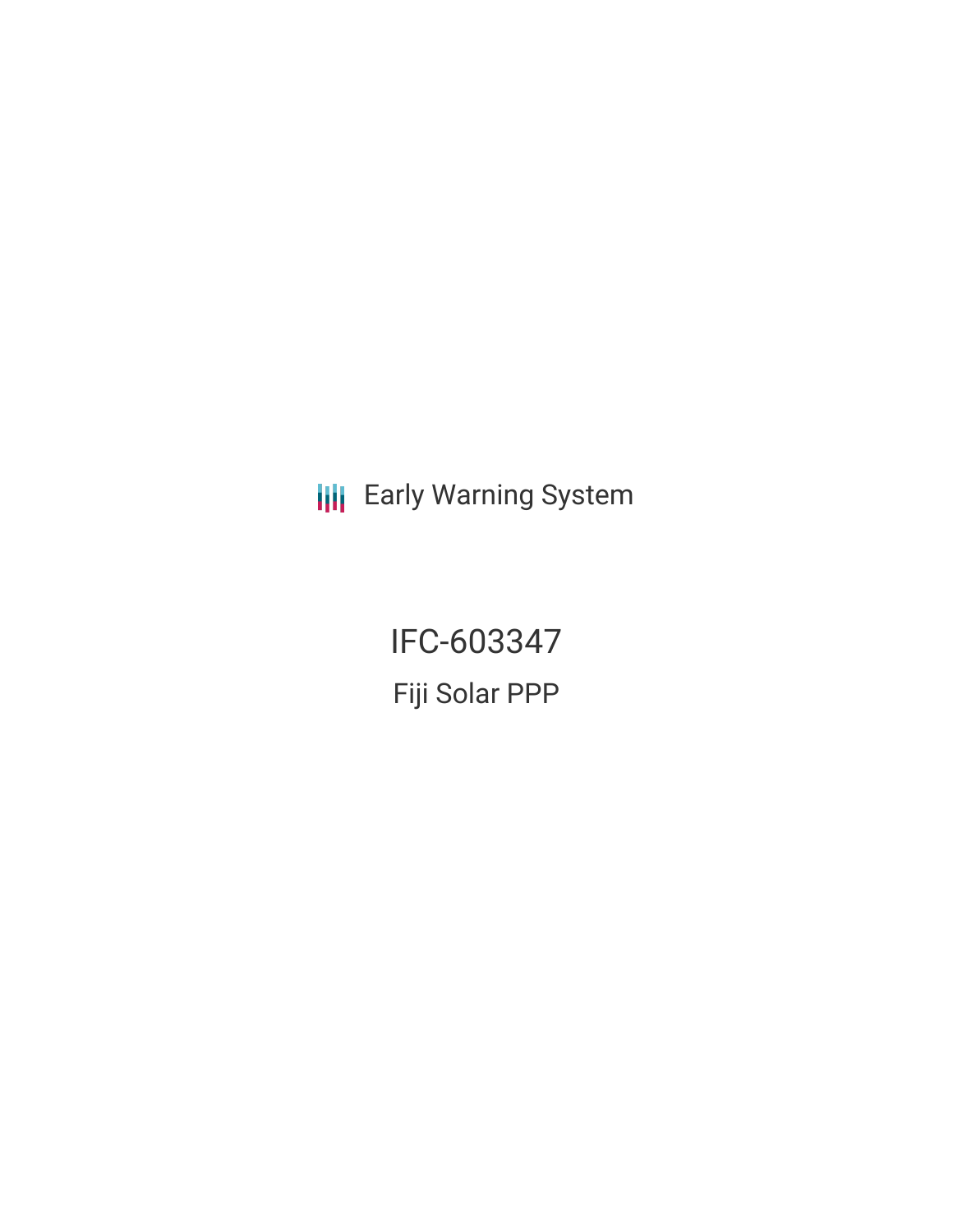

## **Quick Facts**

| Fiji                                    |  |  |  |
|-----------------------------------------|--|--|--|
| International Finance Corporation (IFC) |  |  |  |
| Active                                  |  |  |  |
| U                                       |  |  |  |
| 2020-12-13                              |  |  |  |
| Energy Fiji Limited                     |  |  |  |
| Energy, Technical Cooperation           |  |  |  |
| <b>Advisory Services</b>                |  |  |  |
|                                         |  |  |  |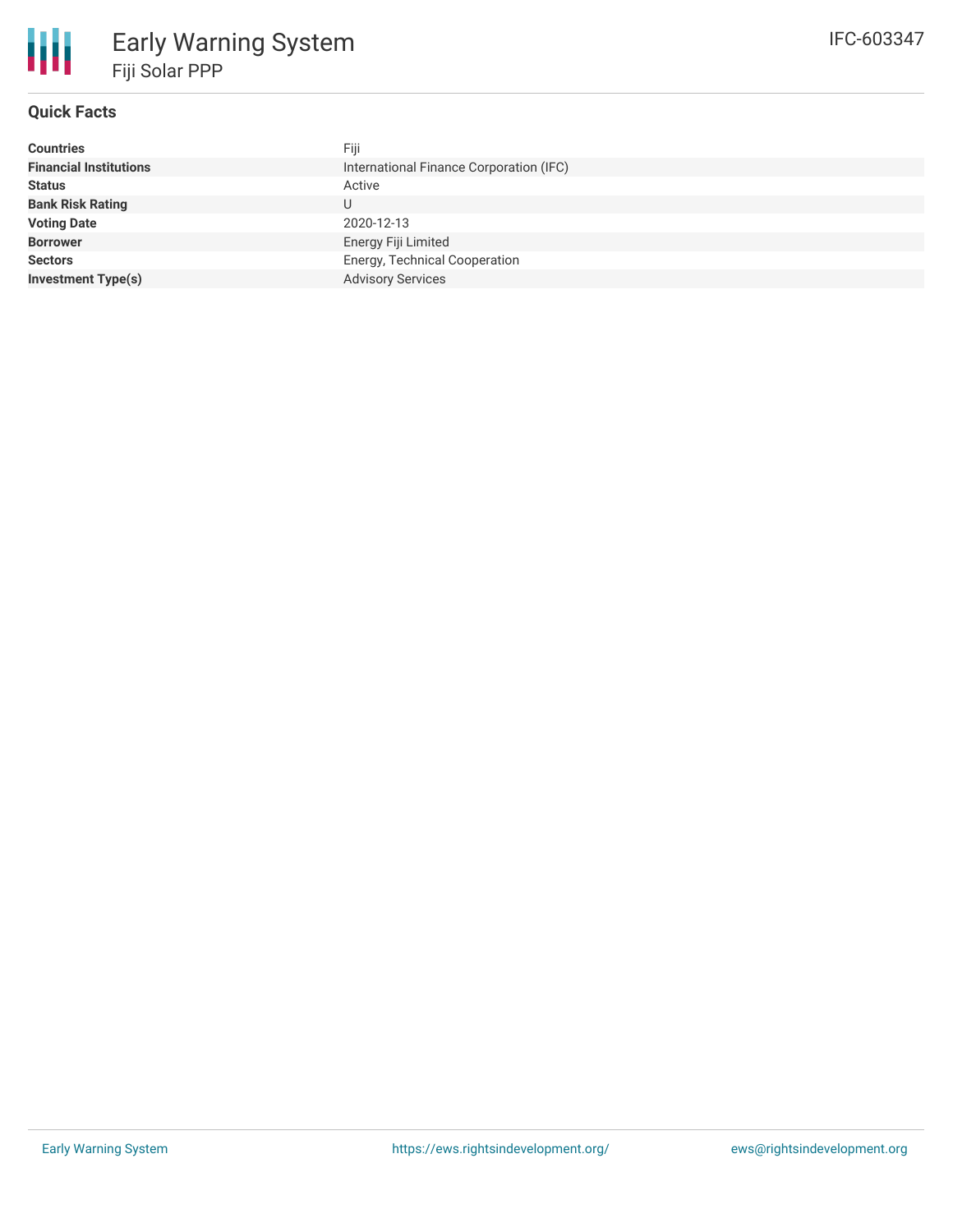

## **Project Description**

According to the bank's website, "Energy Fiji Limited has requested the International Finance Corporation to provide transaction advisory services for the structuring of a Public Private Partnership to finance, develop, operate, and maintain a solar plant in Fiji."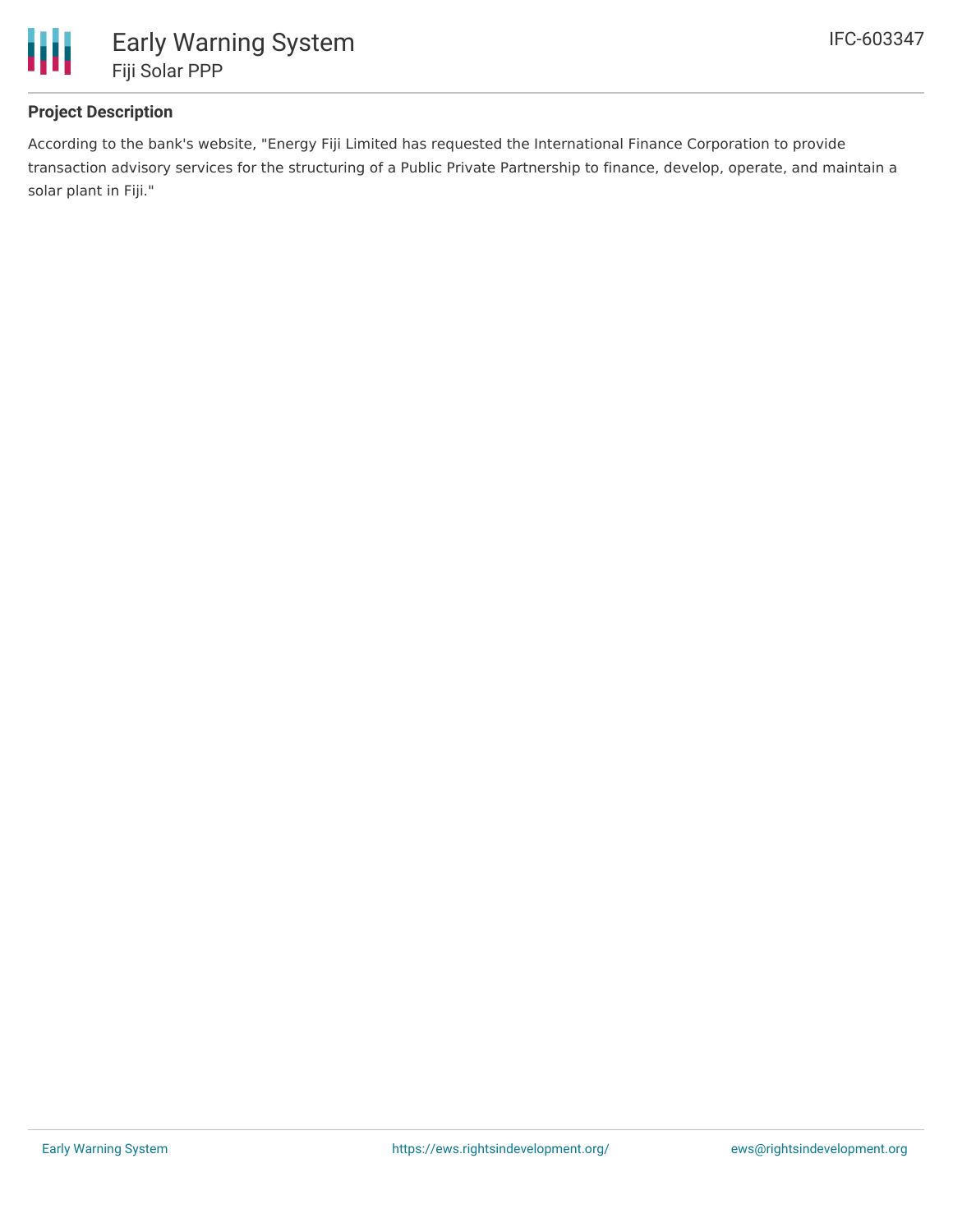## **Investment Description**

• International Finance Corporation (IFC)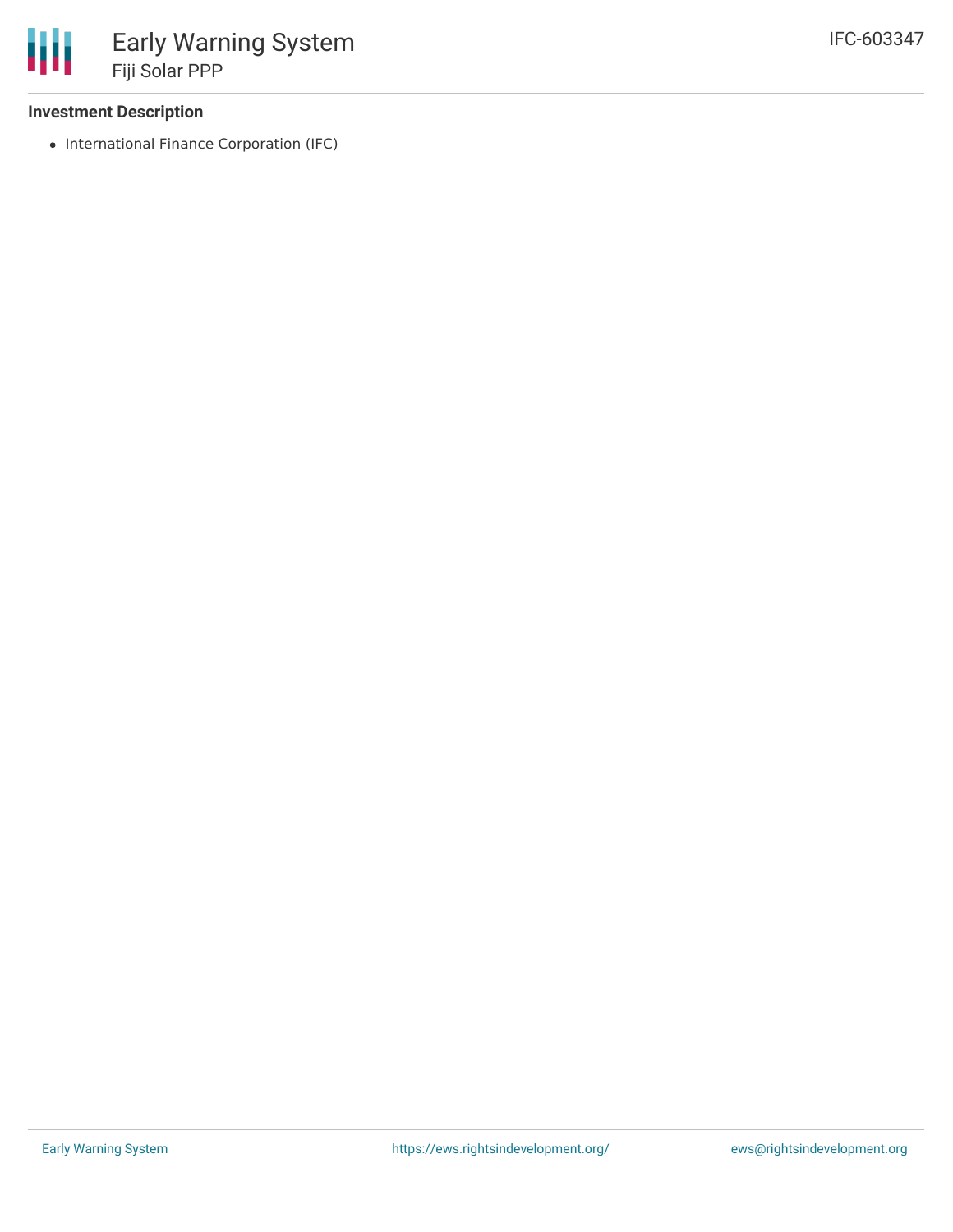

| <b>Private Actor 1</b> | <b>Private Actor</b><br>Role | <b>Private Actor</b><br><b>Sector</b> | <b>Relation</b>          | <b>Private Actor 2</b> | <b>Private Actor</b><br>2 Role | <b>Private Actor</b><br>2 Sector |
|------------------------|------------------------------|---------------------------------------|--------------------------|------------------------|--------------------------------|----------------------------------|
|                        | -                            | $\overline{\phantom{a}}$              | $\overline{\phantom{a}}$ | Energy Fiji Limited    | Client                         |                                  |